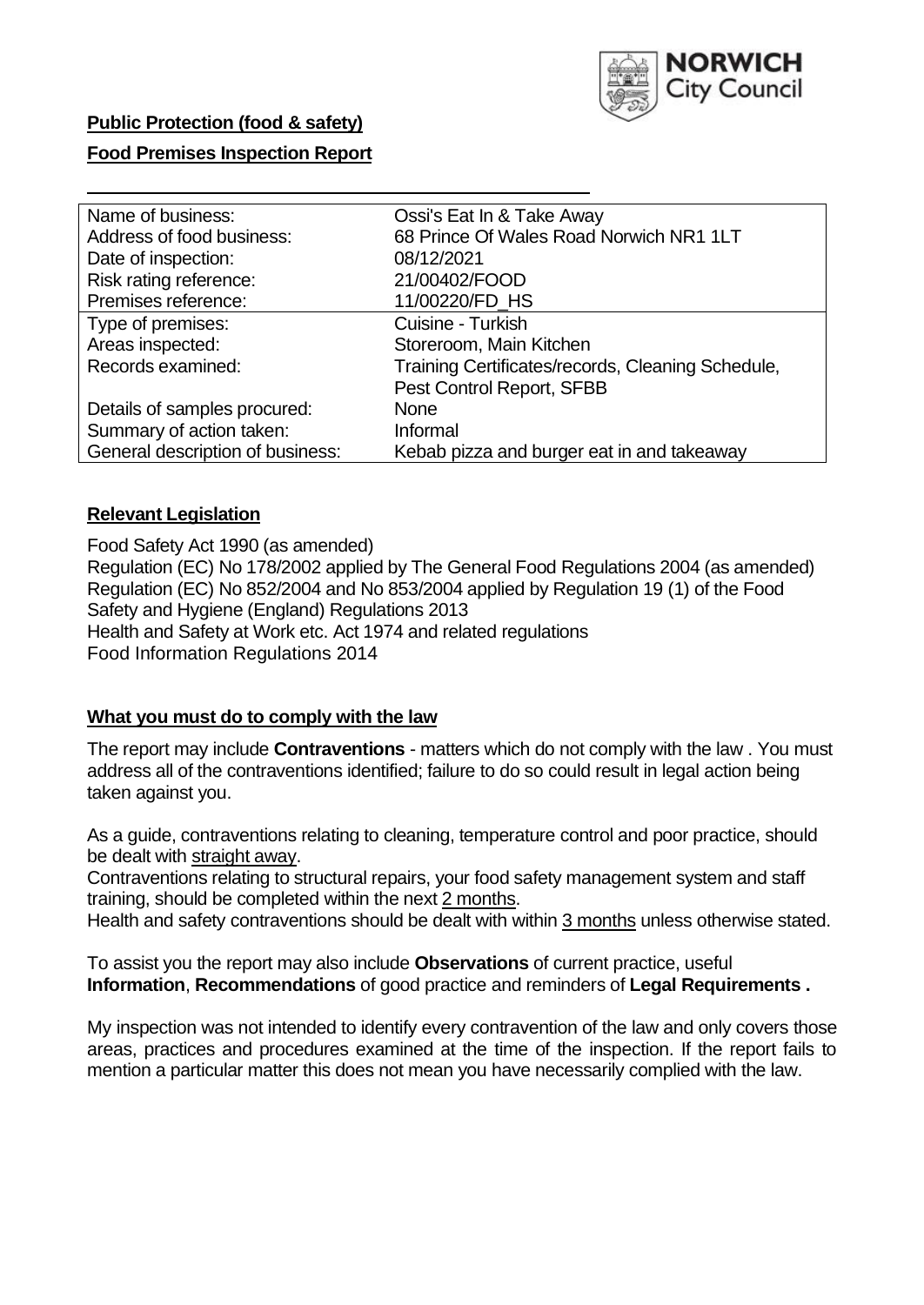# **FOOD SAFETY**

## **How we calculate your Food Hygiene Rating:**

 The food safety section has been divided into the three areas which you are scored against for the hygiene rating: 1. food hygiene and safety procedures, 2. structural requirements and 3. confidence in management/control procedures. Each section begins with a summary of what was observed and the score you have been given. Details of how these scores combine to produce your overall food hygiene rating are shown in the table.

| <b>Compliance Area</b>                     |          |    |           | <b>You Score</b> |                |    |                 |    |          |  |  |
|--------------------------------------------|----------|----|-----------|------------------|----------------|----|-----------------|----|----------|--|--|
| Food Hygiene and Safety                    |          |    |           | $\overline{0}$   | 5              | 10 | $\overline{15}$ | 20 | 25       |  |  |
| <b>Structure and Cleaning</b>              |          |    | $\Omega$  | 5                | 10             | 15 | 20              | 25 |          |  |  |
| Confidence in management & control systems |          |    | $\Omega$  | 5                | 10             | 15 | 20              | 30 |          |  |  |
|                                            |          |    |           |                  |                |    |                 |    |          |  |  |
| <b>Your Total score</b>                    | $0 - 15$ | 20 | $25 - 30$ |                  | $35 - 40$      |    | $45 - 50$       |    | > 50     |  |  |
| <b>Your Worst score</b>                    | 5        | 10 | 10        |                  | 15             |    | 20              |    |          |  |  |
|                                            |          |    |           |                  |                |    |                 |    |          |  |  |
| <b>Your Rating is</b>                      | 5        |    |           | 3                | $\overline{2}$ |    |                 |    | $\Omega$ |  |  |

Your Food Hygiene Rating is 4 - a good standard



# **1. Food Hygiene and Safety**

You have a good track record. There are some minor contraventions which require your attention.Your records are appropriate and generally maintained. Your staff are suitably supervised and trained. **(Score 5)** 

## Contamination risks

**Observation** I was pleased you had a separate area for the preparation of raw meat.

 with bacteria or allergens or its physical contamination with dirt, foreign objects or **Contravention** The following exposed food to the general risk of cross-contamination chemicals:

- protective film is peeling off equipment. Remove
- fridge shelving worn in many of the fridges
- pizza topping stored in plastic bags directly on fridge shelves. Use lidded food containers

Personal hygiene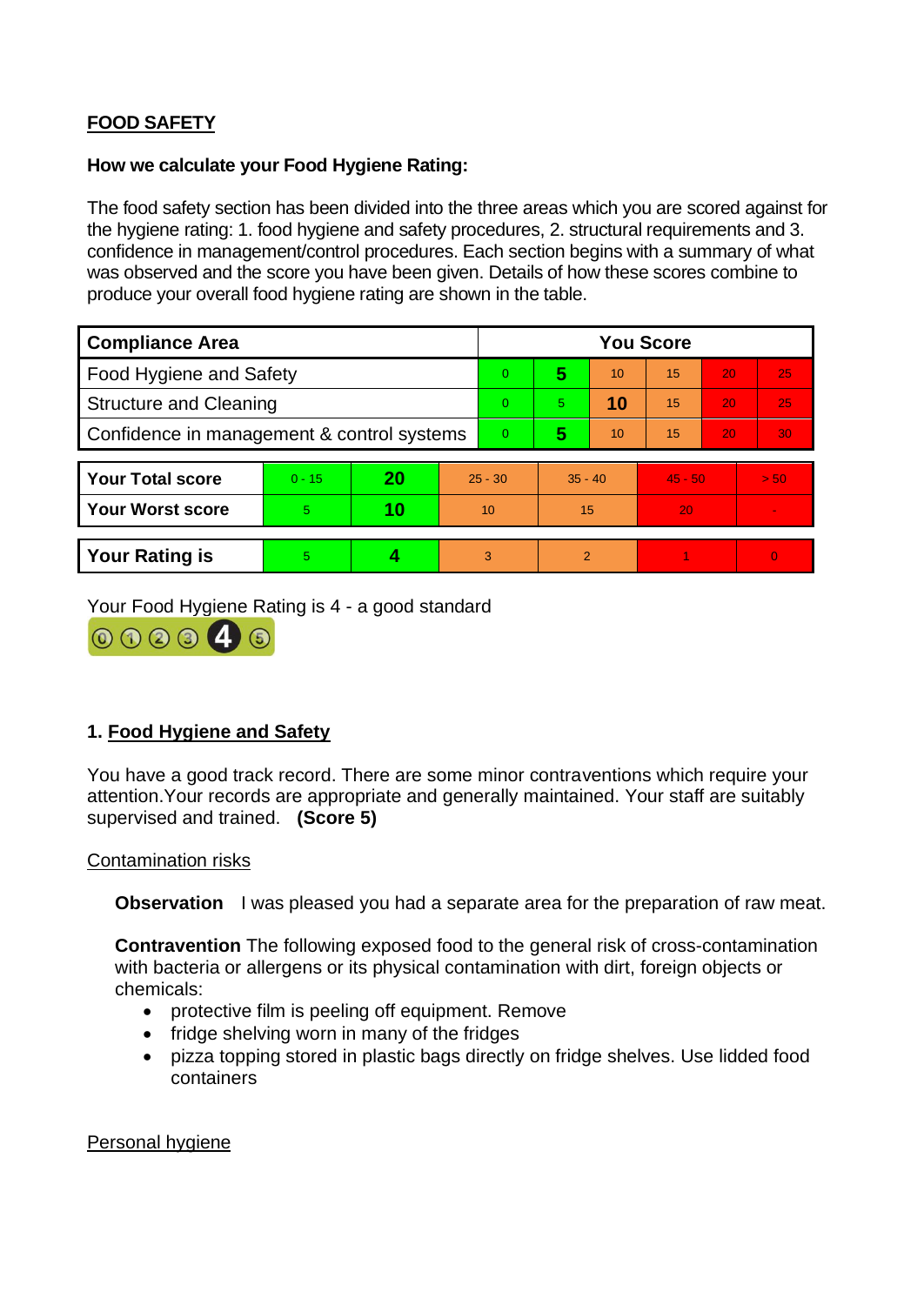**Contravention** Food handlers were not wearing protective clothing to cover their every day clothes during service.

**Contravention** Food handlers were not wearing protective clothing when preparing raw meat.

**Recommendation** When preparing raw meat ensure food handlers wear disposable protective clothing or a single use apron which can be cleaned and disinfected or can be washed at a high temperature between uses.

## Temperature Control

**Observation I** was pleased to see you were able to limit bacterial growth and/or survival by applying appropriate temperature controls at points critical to food safety and that you were monitoring temperatures.

## **2. Structure and Cleaning**

 satisfactory standard but there are some repairs and/or improvements which are required The structure facilities and standard of cleaning and maintenance are of a generally in order for you to comply with the law. Pest control and waste disposal provisions are adequate. The contraventions require your attention; although not critical to food safety they may become so if not addressed. **(Score 10)** 

#### Cleaning of Structure

**Contravention** The following items were dirty and require more frequent and thorough cleaning:

- around equipment feet
- behind and under equipment
- fridge shelving

**Observation** I was pleased to see that the premises was kept reasonably clean and that your cleaning methods and equipment were able to minimise the spread of harmful bacteria between surfaces. You must however pay more attention to cleaning under, behind and between units.

#### Cleaning Chemicals / Materials / Equipment and Methods

**Contravention** The following evidence demonstrated your cleaning materials, equipment and methods were not sufficient to control the spread of harmful bacteria between surfaces:

• the sanitisers are not to BS EN 1276:1997 or 13697:2001 Standards

 **Observation** You were able to demonstrate two-stage cleaning but were using several different brands of sanitiser each with their own contact time. Stick with one brand which conforms to the BS standard above.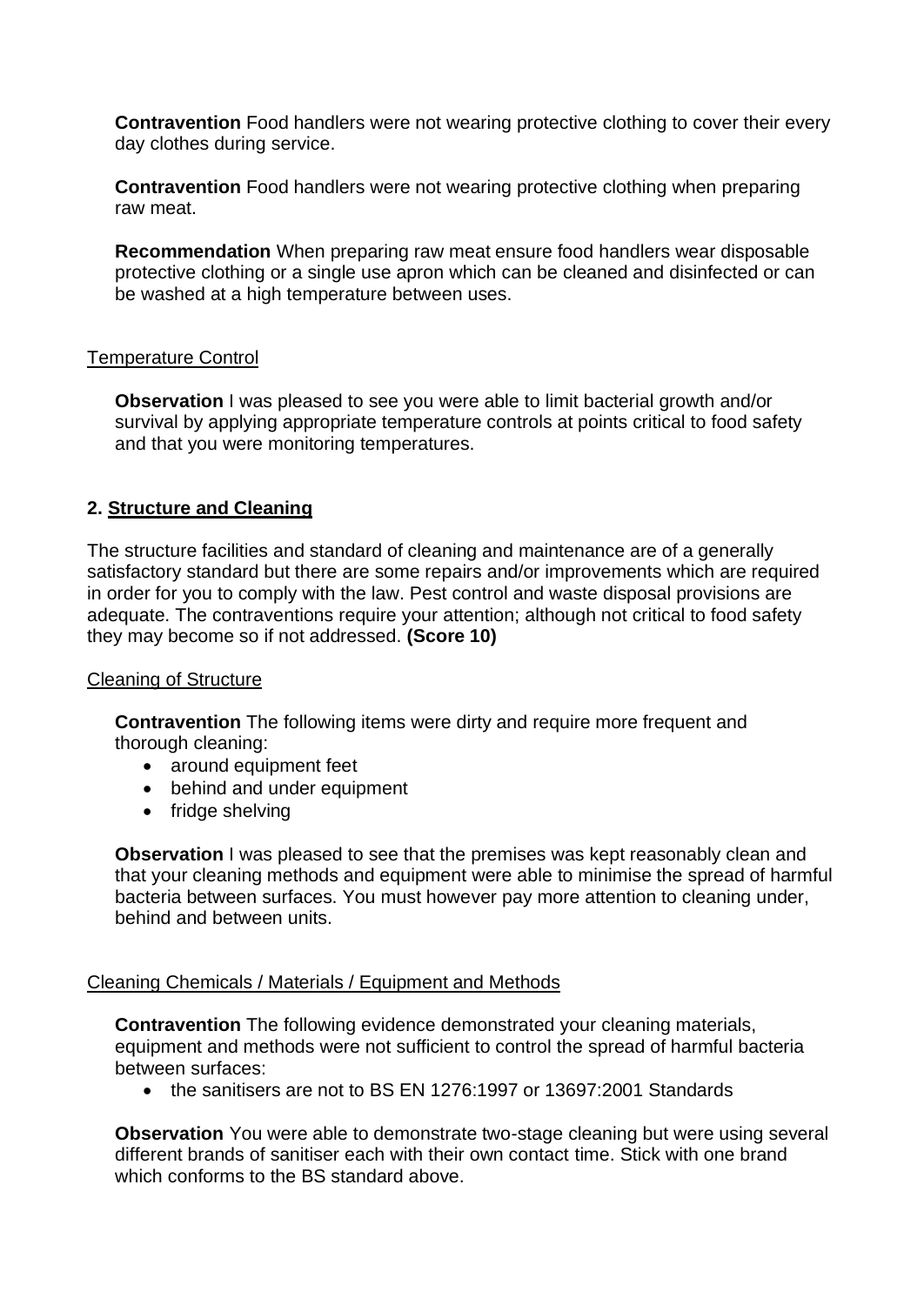#### Kitchen equipment

**Contravention** The following kitchen equipment was dirty, damaged or could not be cleaned:

- some fridge door seals were split and dirty. Clean and replace as necessary
- The low-level right hand front panel to the vegetable fridge had become detached (or was broken) exposing internal wiring. Repair.

#### **Maintenance**

**Observation** You are maintaining the premises in a reasonably good condition.

 should be replaced or renovated soon. **Recommendation** The wooden counter tops and units were showing signs of age and

## **3. Confidence in Management**

 of compliance with the law. You have a good track record. There are some minor A food safety management system is in place and you demonstrate a very good standard contraventions which require your attention.Your records are appropriate and generally maintained. Your staff are suitably supervised and trained. You have a good track record. There are some minor contraventions which require your attention. **(Score 5)** 

#### Proving Your Arrangements are Working Well

**Contravention** You are not working to the following safe methods in your SFBB pack:

 • cleaning / clear and clean as you go (as demonstrated by the build up of dirt under and between some units).

## **Training**

 **Observation** I was pleased to see that food handlers had been trained to an appropriate level and evidence of their training was made available.

#### Allergens

**Contravention** You are failing to manage allergens properly:

• You have not adequately identified all the allergens present in the food you prepare

**Information** The Food Information Regulations require that you know what allergens are in the food you provide. You can no longer claim you don't know what allergens are present. Neither can you simply state that all the foods you serve might contain an allergen: